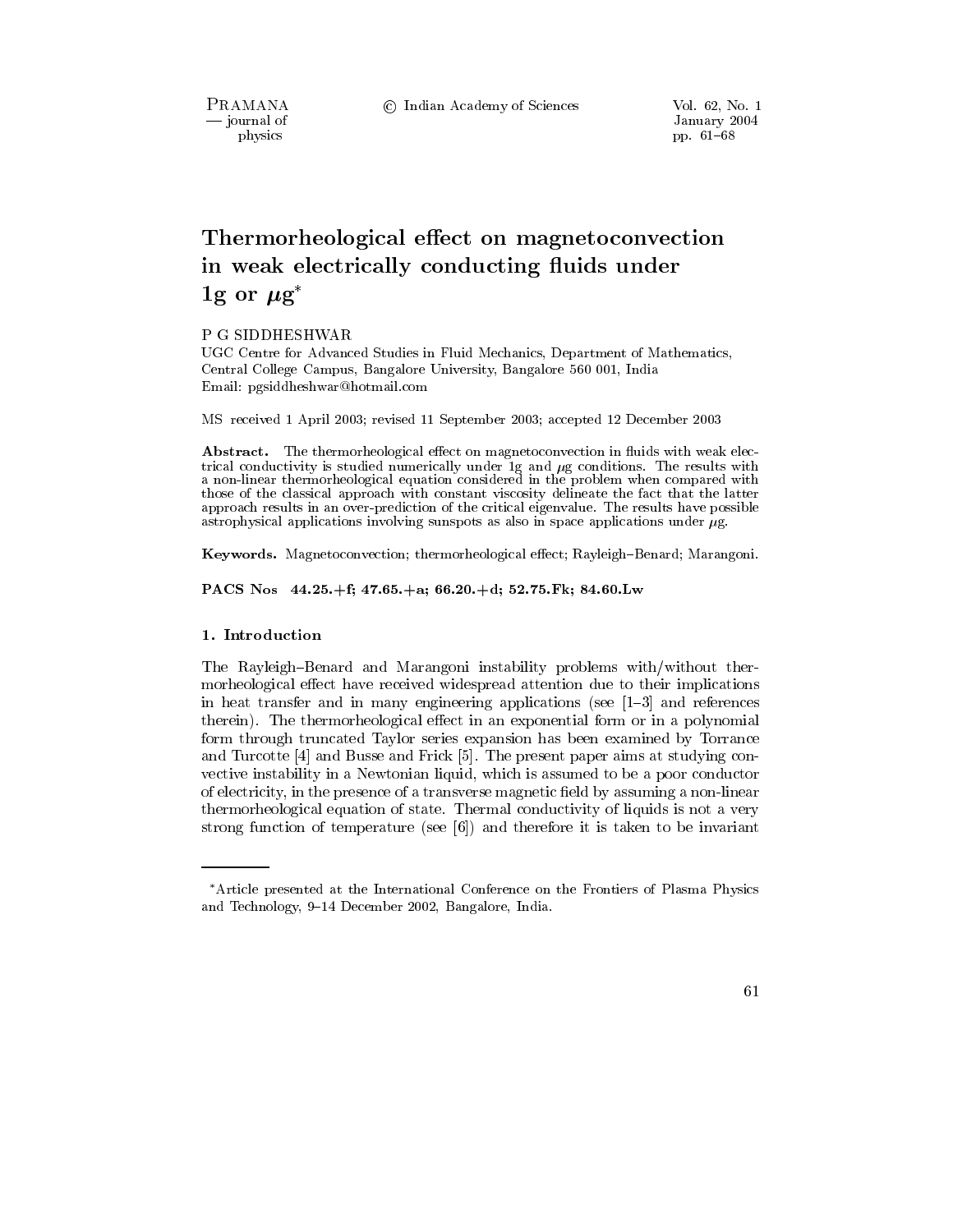P G Siddheshwar



Figure 1. Schematic of flow configuration.

with increase in temperature. Higher order Rayleigh-Ritz method is employed to obtain the critical values.

# 2. Mathematical formulation and solution

Consider an infinite horizontal layer of a Boussinesquian liquid of weak electrical conductivity confined between two plates at a distance d apart. A Cartesian coordinate system is taken with the lower plate in the  $xy$ -plane and z-axis vertically upwards. The lower plate at  $z = -(d/2)$  and the upper plate at  $z = (d/2)$  are maintained at constant temperatures  $T_0$  and  $T_1$  (with  $T_0 > T_1$ ) respectively. In addition to a temperature gradient, a vertical magnetic field is also imposed across the layer (see figure 1).

The system of equations of hydromagnetics describing the Rayleigh–Benard situation in a weak electrically conducting liquid is the following:

$$
\nabla \cdot \vec{q} = 0,\tag{2.1}
$$

$$
\rho_0 \left[ \frac{\partial \vec{q}}{\partial t} + (\vec{q} \cdot \nabla) \vec{q} \right] = -\nabla p + \rho \vec{g} + \nabla \cdot \left[ \mu_f(T) (\nabla \vec{q} + \nabla \vec{q}^{\text{Tr}}) \right] - \mu^2 \sigma H_0^2 \vec{q}
$$
\n(2.2)

$$
\left[\frac{\partial T}{\partial t} + (\vec{q} \cdot \nabla)T\right] = \kappa \nabla^2 T,\tag{2.3}
$$

where  $\vec{q} = (u, v, w)$  is the velocity of the liquid,  $\rho$  the density, p the pressure,  $\mu_f$  the fluid viscosity,  $\vec{q} = (0, 0, -q)$  the gravitational acceleration,  $\mu$  the magnetic permeability,  $\sigma$  the electrical conductivity,  $H_0$  the applied, uniform transverse magnetic field,  $\rho_0$  the density at the reference temperature  $T_0$ , T the temperature,  $\kappa$  the thermal diffusivity and Tr the transpose. The density equation of state is

$$
\rho = \rho_0 [1 - \alpha (T - T_0)], \tag{2.4}
$$

where  $\alpha > 0$  is the constant coefficient of thermal expansion. The steady (quiescent) state solution is of the form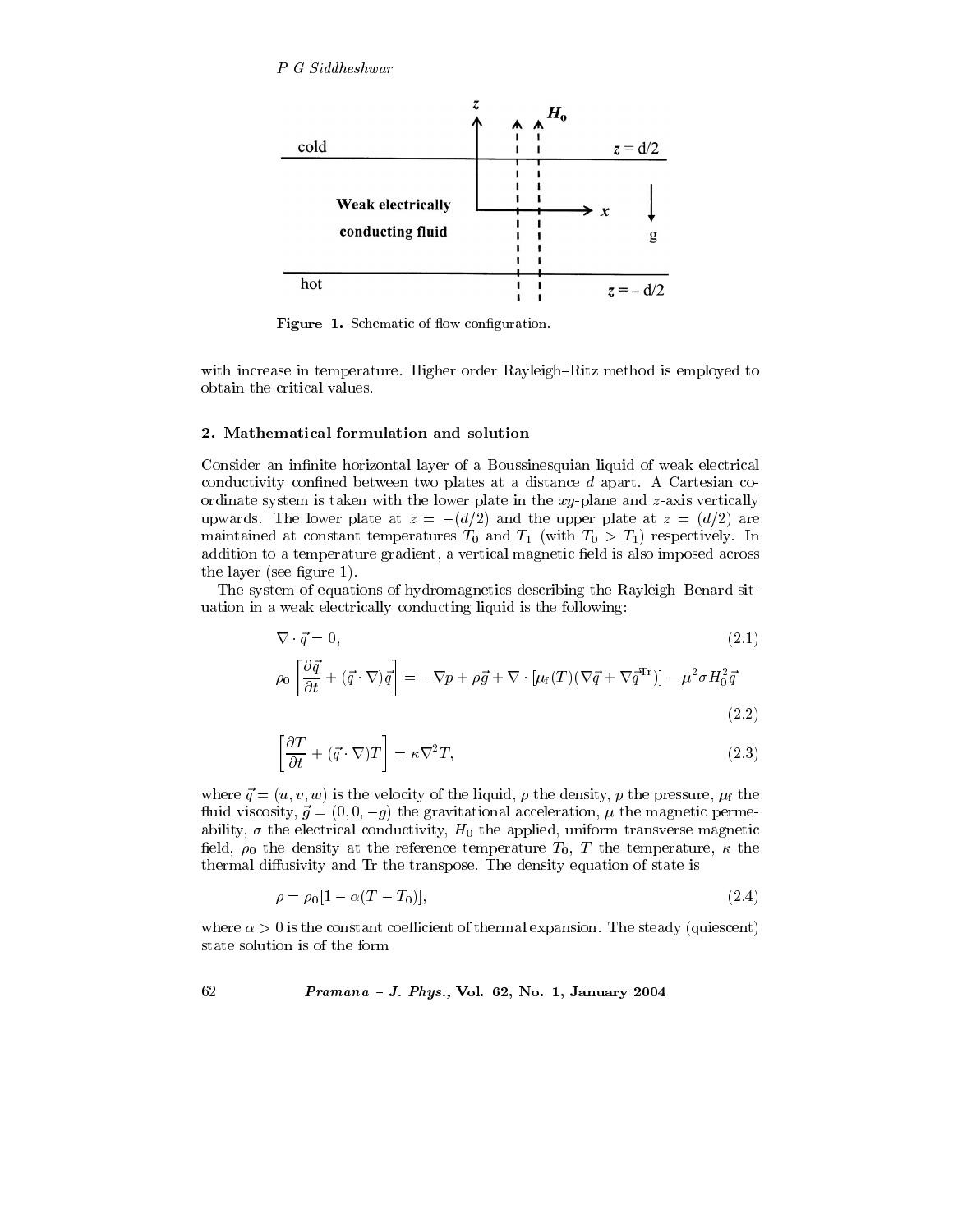Thermorheological effect on magnetoconvection

$$
\vec{q}_b = 0, \quad T_b(z) = T_0 - \beta z, \quad \rho_b(z) = \rho_0 [1 + \alpha \beta z], \n\mu_{f_b} = \mu_{f_b}(z), \quad p_b = p_b(z),
$$
\n(2.5)

where  $\beta = (T_0 - T_1)/d$  is the basic temperature gradient.

A non-linear approximation (based on a truncated Taylor series expansion) characterizing the shear viscosity as a function of temperature yields the thermorheological equation of state in the form:

> $\mu_f(T) = \mu_1[1 - \delta(T - T_0)^2].$  $(2.6)$

where  $\delta > 0$  and  $\mu_1$  is the viscosity at  $T = T_0$ .

We now assume that the initial state is slightly perturbed. Following the classical procedure of linear stability analysis and taking d as the unit length,  $d^2/\kappa$  as the unit time and  $\beta d$  as the unit temperature, the linearized dimensionless equations governing small perturbations turn out to be

$$
\Pr^{-1}\frac{\partial}{\partial t}(\nabla^2 w') = R\nabla_1^2 T' - 4Vz\nabla^2 \left(\frac{\partial w'}{\partial z}\right) + 2V\left[\nabla_1^2 w' - \frac{\partial^2 w'}{\partial z^2}\right] + (1 - Vz^2)\nabla^4 w' - Q\nabla^2 w'\tag{2.7}
$$

$$
\left(\frac{\partial}{\partial t} - \nabla^2\right)T' = w',\tag{2.8}
$$

where  $\nabla^2 = \frac{\partial^2}{\partial x^2} + \frac{\partial^2}{\partial y^2} + \frac{\partial^2}{\partial z^2} = \nabla_1^2 + \frac{\partial^2}{\partial z^2}$  and the primes refer to perturbed quantities. The dimensionless parameters appearing in eqs  $(2.7)$  and  $(2.8)$  are the following:

$$
\Pr=\frac{\nu}{\kappa},\quad R=\frac{\alpha\beta g d^4}{\nu\kappa},\quad V=\delta\beta^2 d^2,\quad Q=\frac{\mu^2\sigma H_0^2 d^2}{\mu_1}
$$

which are respectively, the Prandtl number, the Rayleigh number, the thermorheological parameter and the Chandrasekhar number. It should be mentioned that the term  $2V[\nabla_1^2 w' - (\partial^2 w'/\partial z^2)]$  (see [7]) appearing in the vertical component of the vorticity transport equation disappears when the thermorheological equation of state is a linear function of temperature.

We now restrict ourselves to the problem of stationary instability. In other words, we shall not consider the possibility of the existence of over-stable motions for the problem at hand. Nevertheless, it can be substantiated with recourse to a single term Rayleigh–Ritz method that the principle of exchange of stabilities is valid for the problem under consideration. We thus seek solutions of the form

$$
[w', T'] = [w(z), T(z)] \exp[i(lx + my)], \qquad (2.9)
$$

where l and m are the horizontal components of the wave number  $a$  (a is used in relation to  $a^2 = l^2 + m^2$  and  $w(z)$  and  $T(z)$  are the amplitudes of the perturbations of velocity and temperature respectively.

Substituting eq.  $(2.9)$  into eqs  $(2.7)$  and  $(2.8)$  and using D to denote the nondimensional derivative operator  $(d/dz)$ , we obtain

$$
(1 - Vz2)(D2 – a2)2w – 4Vz(D2 – a2)Dw – 2V(D2 + a2)w-Q(D2 – a2)w – Ra2T = 0,
$$
\n(2.10)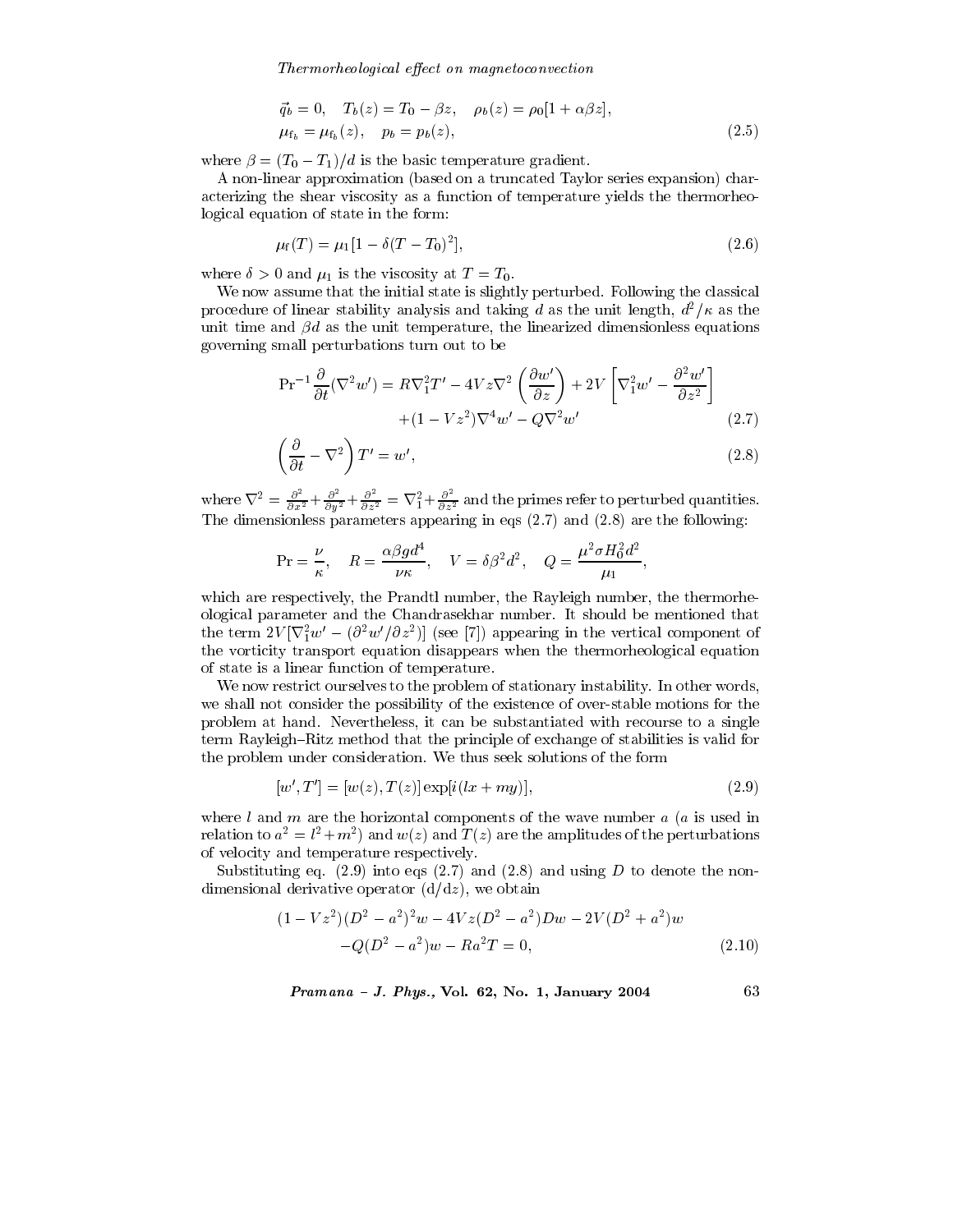P G Siddheshwar

$$
(D2 - a2)T + w = 0.
$$
\n(2.11)

We consider the following boundary conditions

$$
w = D2w + \frac{Ma2 T}{1 - Vz2} = DT = 0 \text{ at } z = \frac{1}{2}
$$
  
\n
$$
w = Dw = T = 0 \text{ at } z = -\frac{1}{2}
$$
\n(2.12)

where  $M = (\sigma_1 \beta d^2 / \rho_0 \nu \kappa)$  is the Marangoni number and  $\sigma_1$  is the surface tension gradient (see  $[8]$ ).

Since the aforementioned asymmetric boundary conditions make the problem analytically intractable, we employ higher order Rayleigh-Ritz technique (HORT) to compute the eigenvalues. To this end, we expand  $w(z)$  and  $T(z)$  in a series of trial functions as

$$
w(z) = \sum_{i=1}^{n} \alpha_i w_i(z), \quad T(z) = \sum_{i=1}^{n} \beta_i T_i(z), \tag{2.13}
$$

where  $\alpha_i$  and  $\beta_i$  are constants. Applying HORT to eqs (2.10) and (2.11), one obtains the following system of homogeneous equations with space varying coefficients:

$$
A_{ji}\alpha_i + B_{ji}\beta_i = 0 C_{ji}\alpha_i + D_{ji}\beta_i = 0
$$
 (2.14)

where

$$
A_{ji} = \langle D^2 w_j D^2 w_i \rangle + a^4 \langle w_j (1 - Vz^2) w_i \rangle - 2a^2 \langle w_j (1 - Vz^2) D^2 w_i \rangle - V \langle w_j z^2 D^4 w_i \rangle - 4V \langle w_j z D^3 w_i \rangle + 4V a^2 \langle w_j z D w_i \rangle - 2V \langle w_j D^2 w_i \rangle - 2V a^2 \langle w_j w_i \rangle + Q \{ \langle D w_j D w_i \rangle + a^2 \langle w_j w_i \rangle \} B_{ji} = \frac{M}{(1 - (V/4))} a^2 D w_j \left(\frac{1}{2}\right) T_i \left(\frac{1}{2}\right) - R a^2 \langle w_j T_i \rangle,
$$
  

$$
C_{ji} = \{ \langle T_j w_i \rangle \}, \quad D_{ji} = - \{ \langle D T_j D T_i \rangle + a^2 \langle T_j T_i \rangle \},
$$

where use has been made of the inner product  $\langle p(z)q(z)\rangle = \int_{-1/2}^{1/2} p(z)q(z)dz$ .

In view of the boundary conditions given in eq.  $(2.12)$ , the following trial functions are chosen at discretion (see [9]).

$$
w_i = \left(z - \frac{1}{2}\right) \left(z + \frac{1}{2}\right)^{i+1}, \quad T_i = \left(z(z-1) - \frac{3}{4}\right)^i.
$$

As a particular case, we now explain the procedure for determining the expression for the Rayleigh number using a single-term Rayleigh–Ritz method (i.e.,  $i = j = 1$ ). Multiplying eq. (2.10) by w and eq. (2.11) by T, integrating with respect to z<br>between the limits  $z = -\frac{1}{2}$  and  $z = +\frac{1}{2}$ , taking  $w = Aw_1$  and  $T = BT_1$  (in which<br>A and B are constants), we obtain the expression for Ra form

$$
R = \frac{X_1 Y_1}{a^2 \langle w_1 T_1 \rangle^2} + \frac{M a^2 T_1 (1/2) D w_1 (1/2)}{a^2 \langle w_1 T_1 \rangle (1 - (V/4))},\tag{2.15}
$$

*Pramana - J. Phys.*, Vol. 62, No. 1, January 2004

64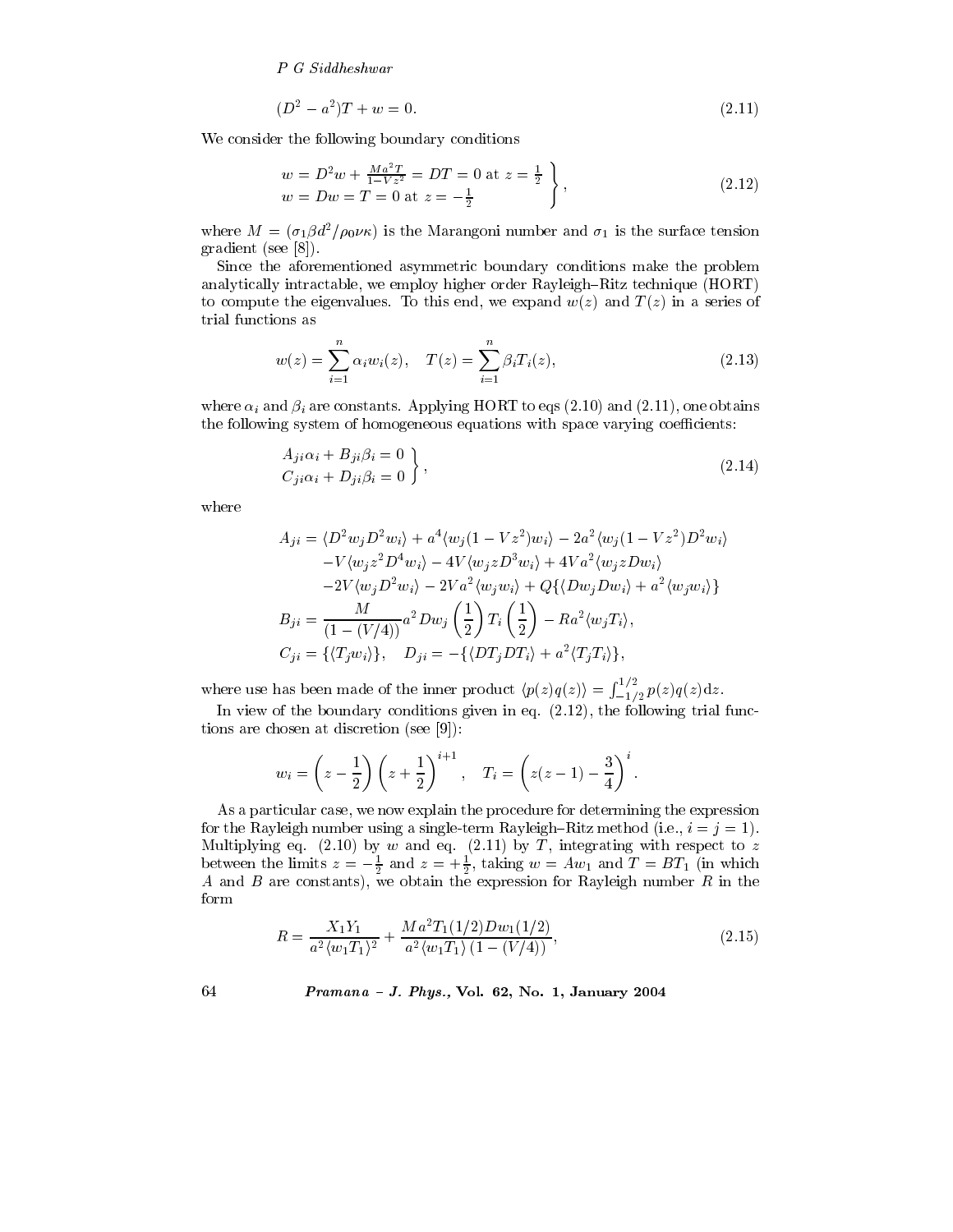where

$$
X_1 = \langle (D^2 w_1)^2 \rangle - V \langle w_1 z^2 D^4 w_1 \rangle + a^4 \langle w_1 (1 - V z^2) w_1 \rangle - 2a^2 \langle w_1 (1 - V z^2) D^2 w_1 \rangle - 4V \langle w_1 z D^3 w_1 \rangle + 4V a^2 \langle w_1 z Dw_1 \rangle + 2V \langle (Dw_1)^2 \rangle - 2V a^2 \langle w_1^2 \rangle + Q(\langle (Dw_1)^2 \rangle + a^2 \langle w_1^2 \rangle)
$$

and

$$
Y_1 = \langle (DT_1)^2 \rangle + a^2 \langle T_1^2 \rangle.
$$



Figure 2. Plot of critical Rayleigh number  $R_C$  vs. thermorheological parameter  ${\cal V}$  for different values of Chandrasekhar number  $Q.$ 



**Figure 3.** Plot of critical wave number  $a<sub>C</sub>$  vs. V for different values of  $Q$ .

 $65\,$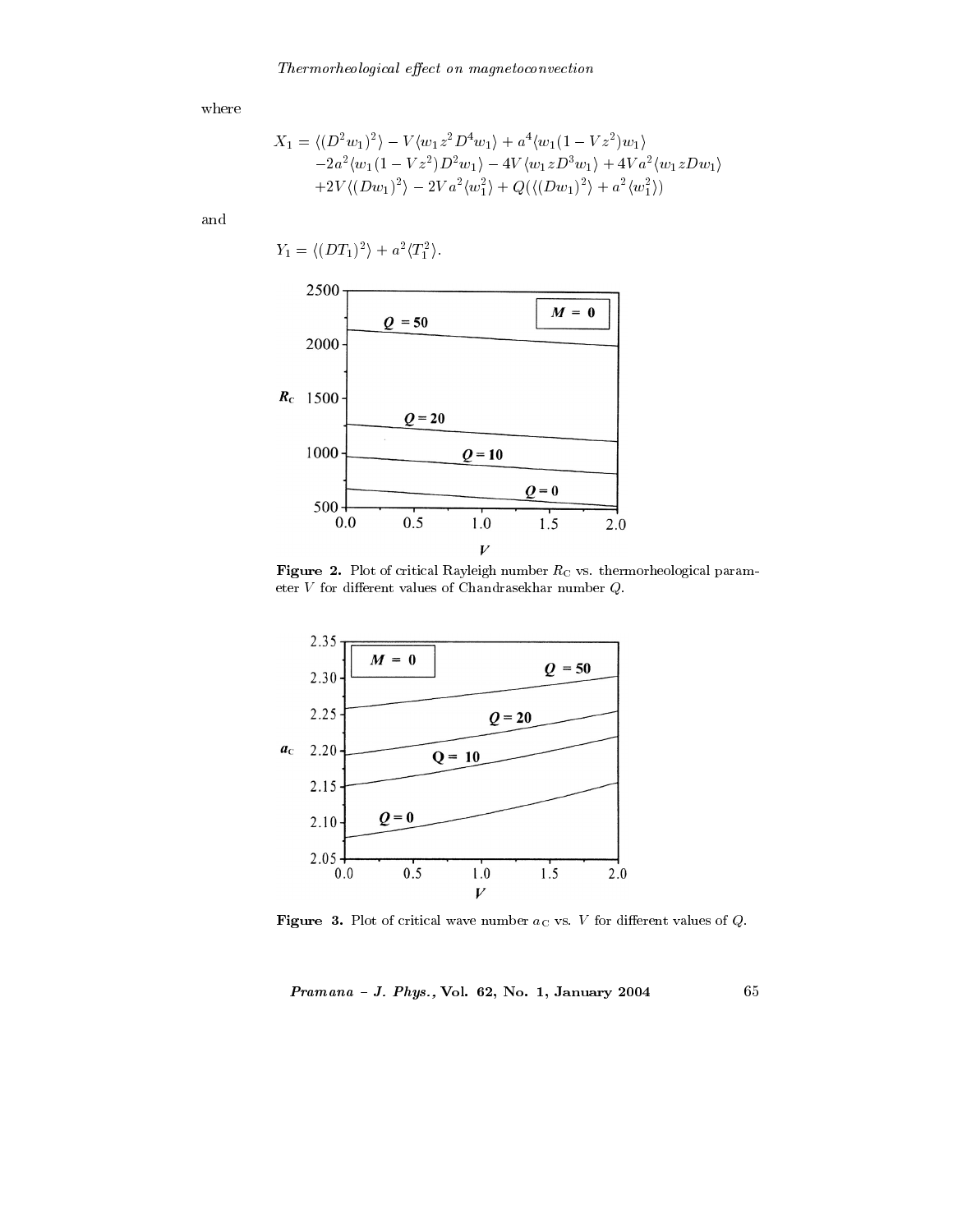P G Siddheshwar



Figure 4. Plot of critical Marangoni number  $M<sub>C</sub>$  vs. V for different values of  $Q$ .



**Figure 5.** Plot of  $a<sub>C</sub>$  vs. V for different values of  $Q$ .

### 3. Results and discussion

The effect of thermorheological parameter on the threshold of thermal instability is studied using the higher order Rayleigh–Ritz method. The viscosity is assumed to be reliant on temperature. The convergence of the solution obtained by Rayleigh-Ritz method is assured by the fifth approximation. Our results in respect of Rayleigh-Benard and Marangoni convection agree quite well with those of Sparrow *et al* [10] and Pearson [8] respectively, for a Newtonian fluid with  $V = 0$ . We note here that  $\mu$ g corresponds to  $R = 0$  and 1g to  $M = 0$ . We now move on to discuss the results in figures  $2-5$ . It is appropriate to note here that magnetoconvection is intimately connected to astrophysical applications, especially in sunspots (see [11,12]).

### Pramana - J. Phys., Vol. 62, No. 1, January 2004

66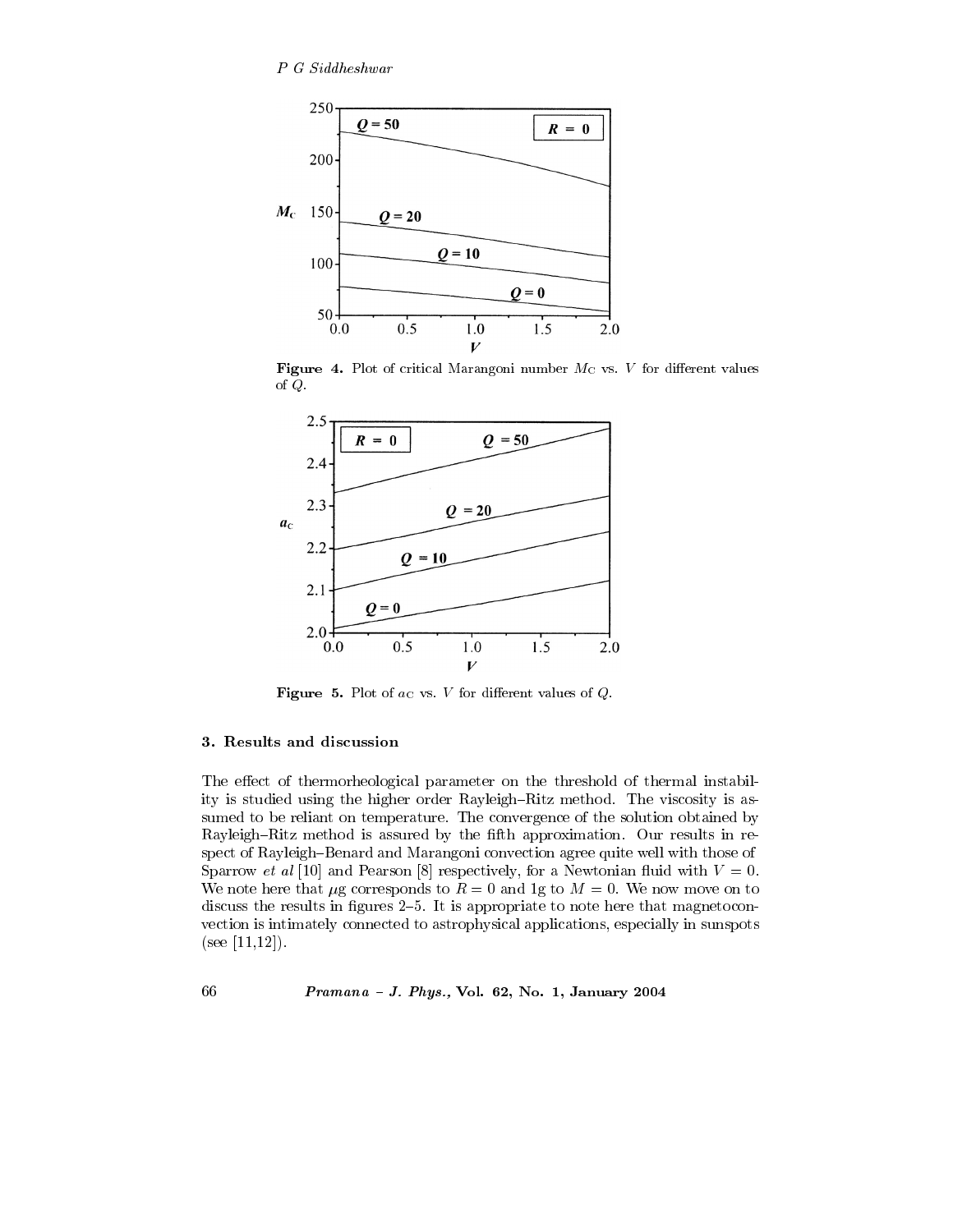Before we embark on a discussion of the results obtained in the study, we present below the values of various physical quantities with respect to Mazola corn oil, which is a weak electrically conducting liquid (WECL)  $[13-15]$ :

$$
\sigma(T) = [0.21 + 0.03(T - 10^{\circ})] \times 10^{-10} \text{ mho/m},
$$
  
\n
$$
\mu_f(T) = [8.2 - 0.235(T - 12^{\circ})] \times 10^{-2} \text{ kg/ms},
$$
  
\n
$$
\alpha = 6.6 \times 10^{-4} / ^{\circ}\text{C},
$$
  
\n
$$
\rho = 9.1 \times 10^{2} \text{ kg/m}^{3},
$$
  
\n
$$
\kappa = 1.23 \times 10^{-7} \text{ m}^{2}/\text{s}.
$$

Clearly with respect to this WECL,  $\sigma$  is quite small and one may deal with magnetoconvection in the form of a Hartmann formulation. The Prandtl number for these liquids is nearly 1000 and this in a way justifies the assumption in the present problem of the 'Principle of Exchange of Stabilities'.

Figure 2 is a plot of  $R<sub>C</sub>$  vs. V and figure 3 is a plot of  $a<sub>C</sub>$  vs. V for different values of Q and  $M = 0$ . The stabilizing influence of the magnetic field is apparent from both the figures. It is clear that  $R_{\rm C}$  decreases and  $a_{\rm C}$  increases with increase in V. Figure 4 is a plot of  $M<sub>C</sub>$  vs. V for different values of Q and  $R = 0$ . The stabilizing influence of the magnetic field is apparent in the case of  $\mu$ g also. Figure 5 is a plot of  $a_{\rm C}$  vs. V for different values of Q and  $R=0$ . It is clear that  $a_{\rm C}$  increases with increase in  $V$ . From figures 2-5, it is apparent that the magnetic field diminishes the effect of thermorheological parameter V on convection in the case of both  $\mu$ g and 1g. In the case of  $\mu$ g, however, there is a more marked influence of V on convection. This result points to the fact that temperature-sensitive conducting fluids (with poor electrical conductivity) are most suitable for space-based applications as well as terrestrial-based applications. It would be interesting to consider temperaturesensitive and magnetically-sensitive fluids (known as ferrofluids) for space-based applications  $[16-19,3]$ . This work is under progress.

### Acknowledgements

The work was supported by the UGC Centre for Advanced Studies in Fluid Mechanics. The author is grateful to the referee for the valuable comments on the paper.

#### References

- [1] J K Platten and J C Legros, *Convection in liquids* (Springer Verlag, Berlin, 1984)
- [2] B Gebhart, Y Jaluria, R L Mahajan and B Sammakia, Buoyancy induced flows and transport (Hemisphere Publishing Corporation (Reference edition, 1988) pp. 381-399
- [3] P G Siddheshwar and S Pranesh, *Int. J. Aerosp. Sci. Technol.* 6, 105 (2002)
- [4] K E Torrance and D L Turcotte, *J. Fluid Mech.* 47, 113 (1971)
- [5] F H Busse and H Frick, J. Fluid Mech. 150, 451 (1985)
- [6] N S Lyutikas and A A Zhukauskas, *Int. Chem. Engnq.*  $8(2)$ , 301 (1968)
- [7] J Severin and H Herwig, Z. Angew. Math. Phys.  $50$ , 375 (1999)